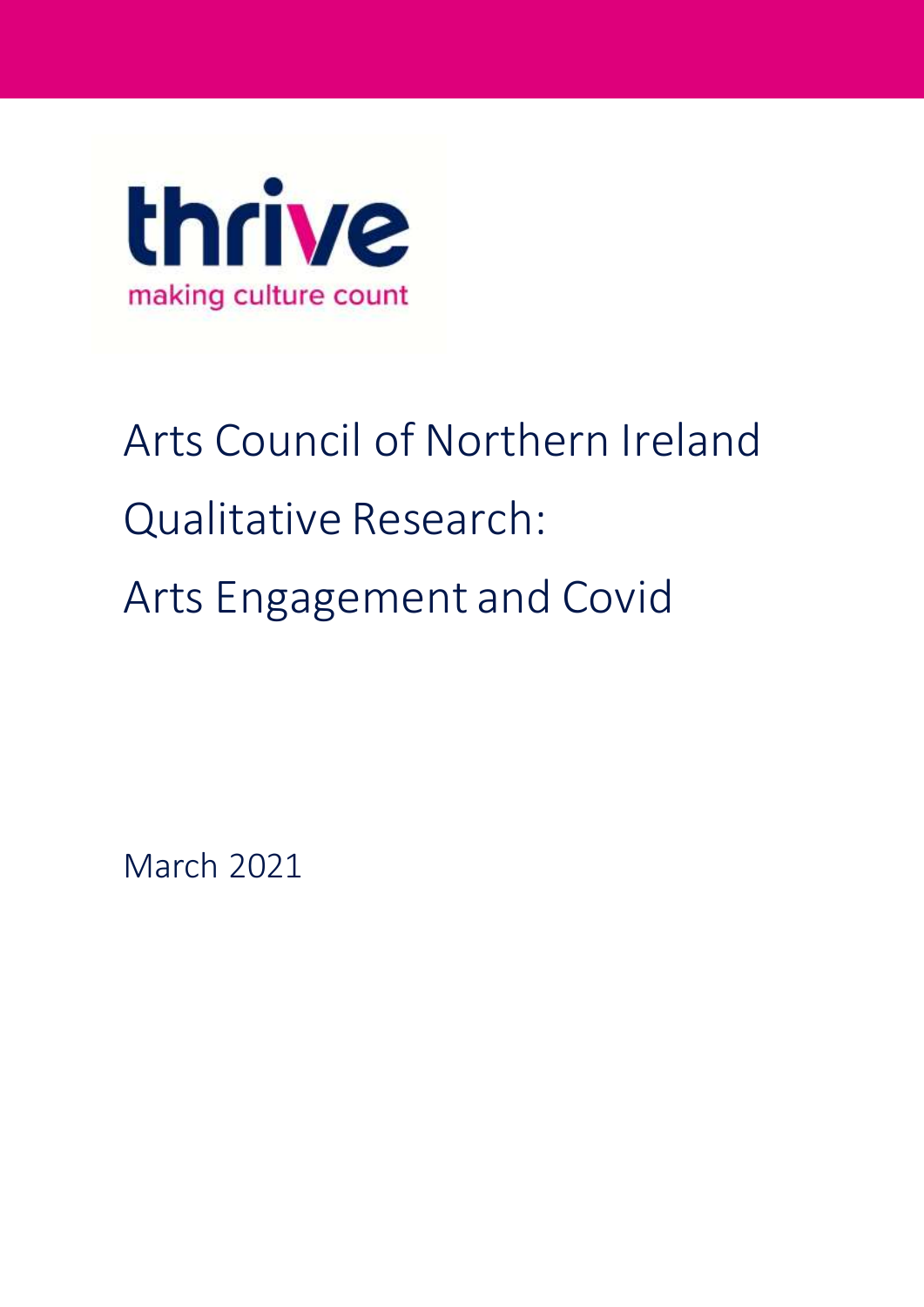### Scope

In November 2020 the Arts Council of Northern Ireland (ACNI) carried out general population survey looking at levels of arts and culture engagement levels in Northern Ireland during the COVID-19 Pandemic.

This research found that:

- Patterns of consumption pre-lockdown are largely consistent with those reported at the general population level through government surveys which provides a degree of reassurance that the results are representative.
- High levels of engagement online since lockdown with a large proportion doing so more, or for the first time.
- Interestingly, the characteristics of these respondents were more in line with who don't tend to engage, in normal times e.g. older people, the economically inactive and those with disabilities.

Building on this study ACNI would like to know more about people accessing the arts through engaging with specific groups in society to:

- $\bullet$  establish levels of engagement with the arts;
- preferred methods of engagement; and
- $\bullet$  chill factors

In particular, ACNI would like those from socially deprived backgrounds; those with a disability; and ethnic minority groups to be consulted across NI on a Belfast, Derry, rest of NI and urban rural basis.

ACNI commissioned thrive to deliver this group consultation.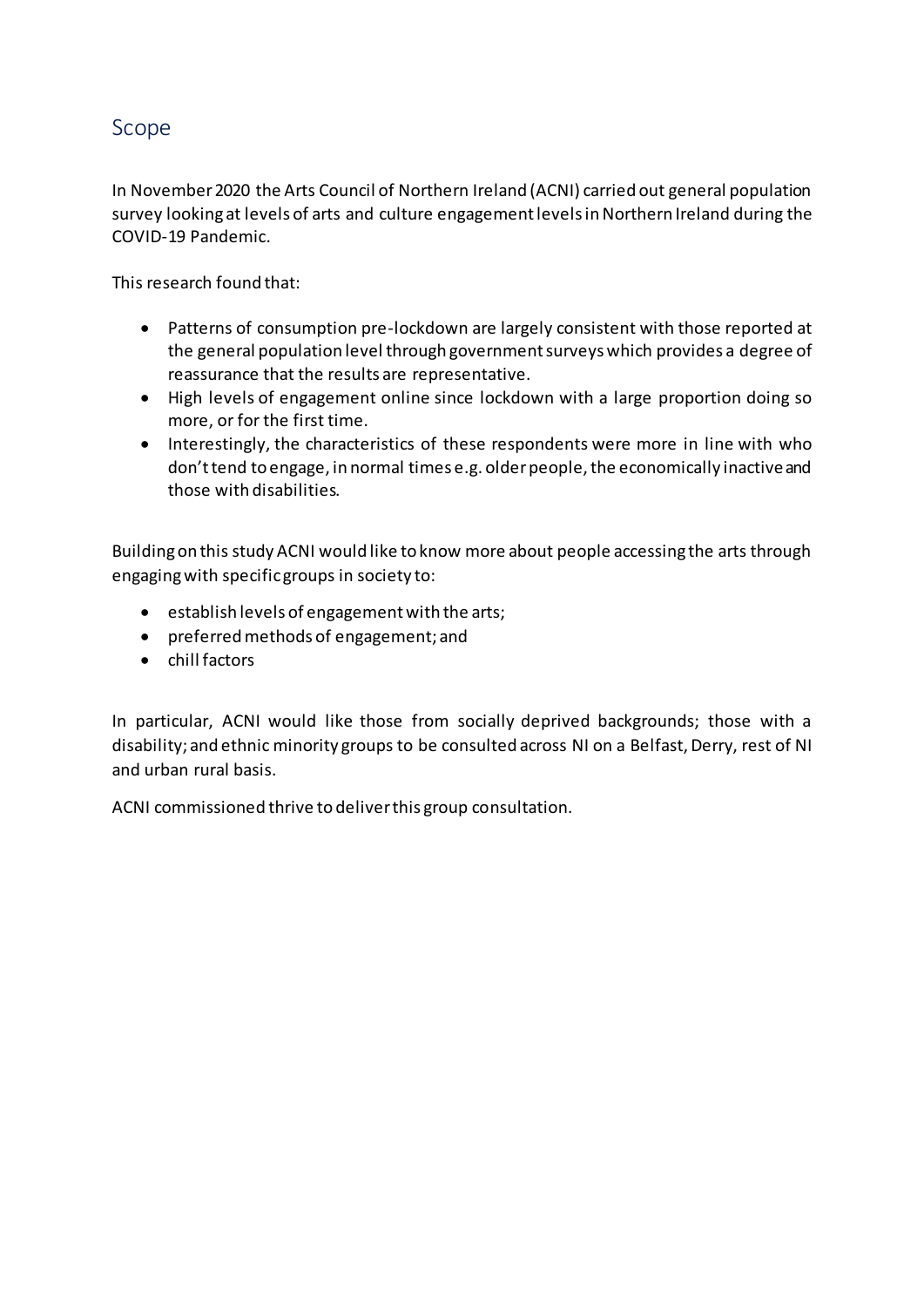# Methodology

Four groups were recruited and group discussions held during February and March 2021.

Recruitment was challenging due to Covid restrictions and all groups took place using zoom.

The 4 groups were:

Group 1 – Adults aged 25-60 with a learning disability. Some of the group also had physical disabilities. Mixed gender. Location: Greater Belfast

Group 2: Adults aged 35-65+. Mixed Gender Location: Garvagh and surrounding areas. One person was from a minority ethnic group.

Group 3: Adults aged 35-65+. Mixed gender Location: Derry/Londonderry and surrounding areas. Three people in this group came from a minority ethnic community.

Group 4: Adults aged 35-65+ from a mainly minority ethnic group. Location: Across NI but mainly in the North West

Across the 4 groups 34 people were part of the discussions.

# Arts engagement before Covid

Across the groups people were doing many different types of arts and cultural activity for many different reasons

This trend was already evident in both the Belfast City Council and North West Cultural Engagement baselines thrive carried out in previous years.

<sup>1</sup>In 2018, thrive's research found that 98 % of North West residents have engaged in arts, culture, or heritage in the past year and in 2016 this figure was 94% for residents in the Belfast City Council area.

The groups reflected this range of activity with only a small number of people saying that they did no arts activity. Even those who for various reasons didn't attend things regularly, they were still reading and listening to music.

*"Before lockdown I was pretty active doing yoga and different types of dancing including set dancing" –* Female, retired, DCSDC area

*"I attended the Black Box for comedy and Out to Lunch events. Really enjoyed that."* – Female, adult with learning disabilities, Greater Belfast

1

<sup>&</sup>lt;sup>1</sup> See Appendix 1 for the definitions used in the North West Baseline.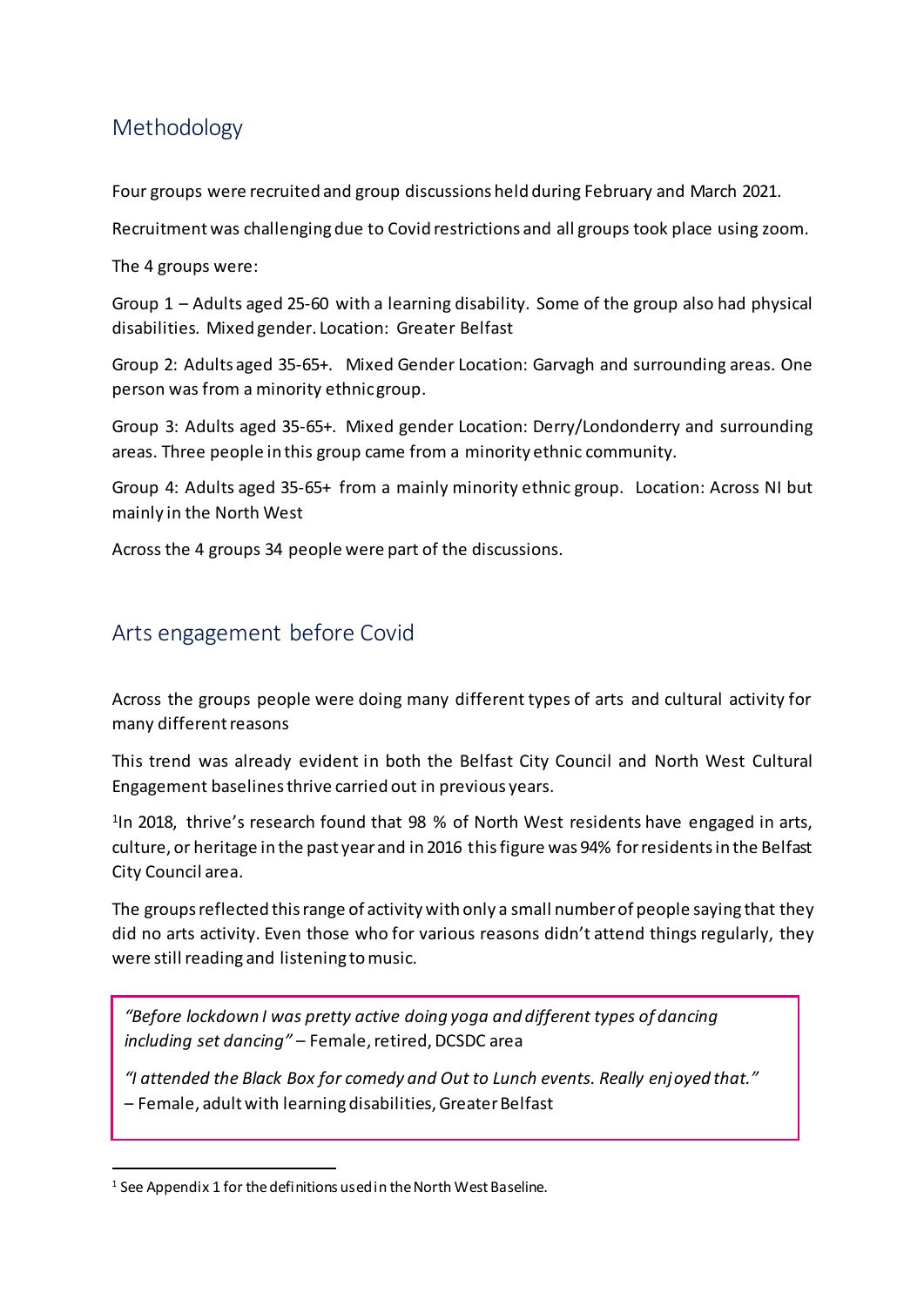People in the groups didn't always see what they do as arts and they don't always do arts activity within designated arts spaces or programmes.

*"I do crafts on my own at home. Not really in groups. I suppose I'd call it pottering about."* – Female, 45-54, Garvagh

This disconnect is also reflected in previous thrive research. Some activity like crafts is not always viewed as 'arts'. There tends to be an association of more traditional activities like theatre, classical music, opera and visual art as defining the term 'arts'. However, when probed, people do acknowledge that their activity could be counted as arts activity.

The presence of children in the home is a big driver in the availability of time to take part or attend arts activity. In addition, the presence of children also influences **what** activity is chosen.

"I've two kids, 4 and 7. Lots of exhibitions I'd love to go to but wouldn't get the peace. *Last thing I remember going to was Dippy in The Ulster Museum with the kids."* – Female, 35-44, Newry

The benefits of engaging in arts activity before Covid was easily recalled across all groups.

These included the importance of a shared experience, immersion in the moment, intensity, fun and learning.

*"Arts do exist in my life but not as an important feature but if arts weren't there it would leave a bigger hole than I realise."* – Male, 65+, Eglington

A similar range of benefits is also reflected in thrive's Covid Beyond Culture survey<sup>2</sup>.

- Over 80% of audiences engage in cultural experiences to have fun they primarily go for entertainment and enjoyment.
- 75% of audiences also go to see a specific artist or performer.
- 58% to be inspired and 57% to experience something new.

 $\overline{a}$ 

<sup>2</sup> Full report can be found a[t https://wewillthrive.co.uk/audience-insights/reports/culture-beyond-covid](https://wewillthrive.co.uk/audience-insights/reports/culture-beyond-covid-insights)[insights](https://wewillthrive.co.uk/audience-insights/reports/culture-beyond-covid-insights)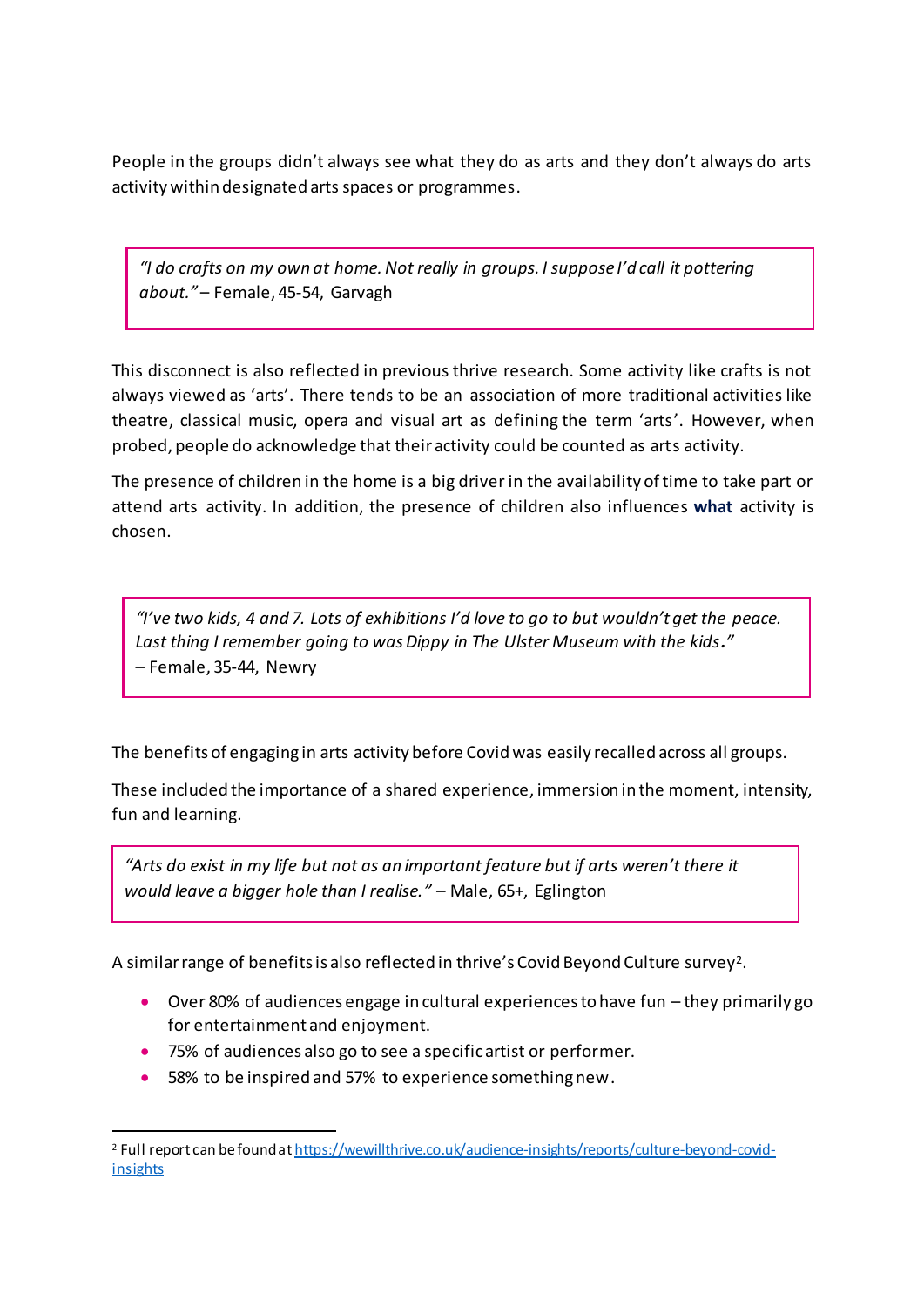Audiences also look to culture to be inspired, experience something new, or go for social reasons – to spend time with their loved ones.

But as expected, some people talked about the difficulties before Covid in accessing some arts and culture.

These difficulties or chill factors included practical aspects as well as perceptions.

Many of these have been well documented:

- Cost
- Travel
- Time
- Perception of 'not for me'
- Other prioritieslike caring responsibilities taking precedence

*"I'm not working so can't really afford much and the ability to get there is also a problem."* Female from a minority ethnic group, 35-45

*"Most important thing is making people feel arts is part of their life. I sometimes feel I have to find my way in. Good if people felt more connected*." – Male, 35-45, d/Deaf and disabled community, Greater Belfast

"I don't have much free time. I am a carer for my disabled son and he is a big influence." – Female from a minority ethnic group, 35-44, Carrick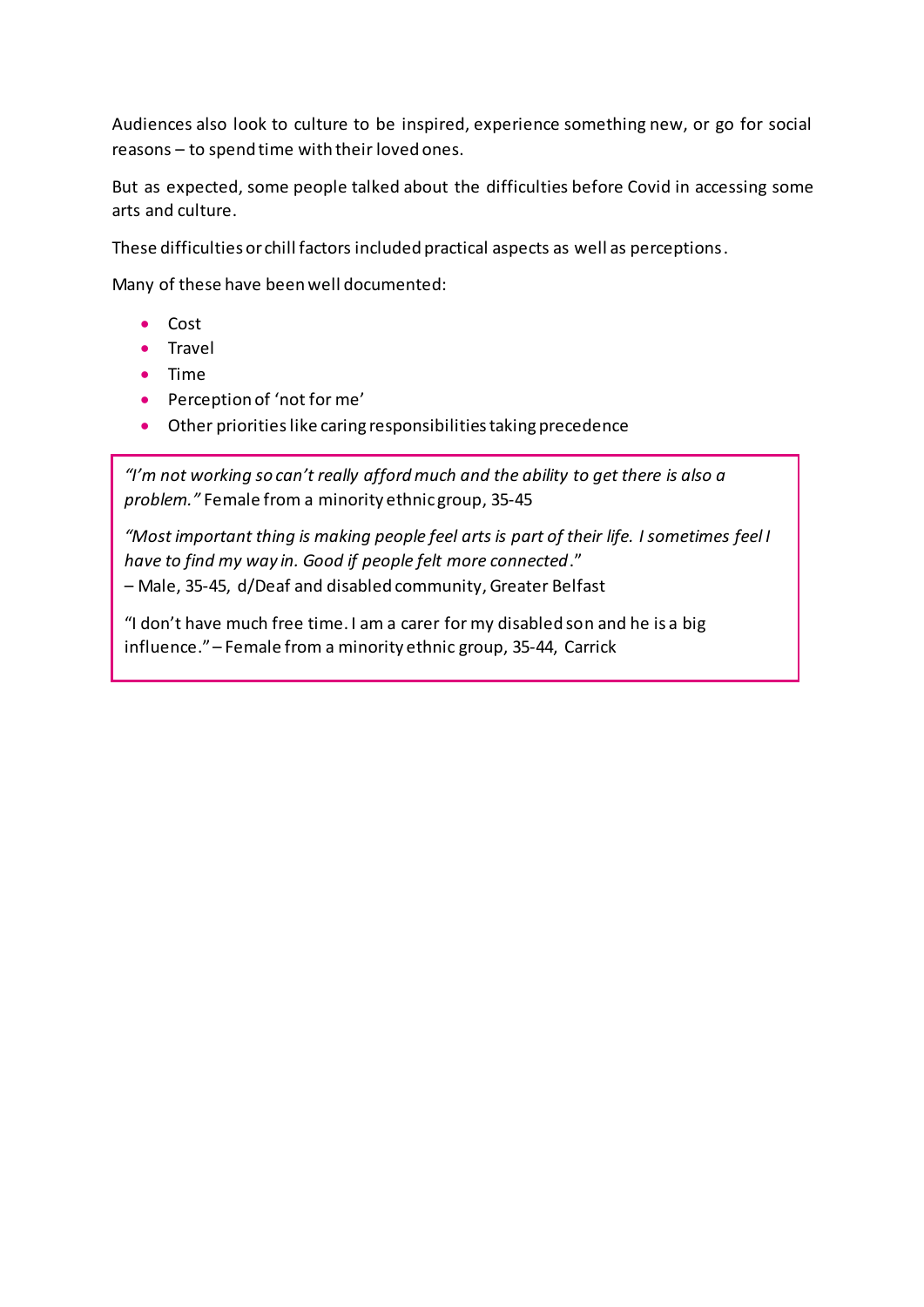# Arts engagement during Covid

Taking part or attending in arts activity remains important in people's lives during Covid, but some differences were flagged in the groups.

1. Some things people had done before but now doing them online.

*"Seen National Theatre production in cinema so now great to have that beamed into your home." –* Female, 65+, rural

*"Immensely grateful for libraries service (LIBBY). Not a day I don't have an audio book on*." – Female, 45-55, rural

*"Doing first art class on zoom next week. Rather paint in a group for inspiration but this keeps the group going."* – Female, 45-55, Rural

2. For some this period opened up new things

*"First lockdown I was unsure but I got support to learn online and now I'm doing junk journaling, a new thing from America."* Female, 25—60, d/Deaf and disabled community, Greater Belfast

*"Yes probably watched more theatre and listened to writers I wouldn't have before. Suddenly my world was open*." – Female, MINORITY ETHNIC, 35-45, rural

3. As well as new content, people discovered new platforms and apps.

*"I've discovered different apps that I wouldn't have known about before like the BBC Sounds app. Listen to music but also radio plays…I've discovered Words and Music which is poetry and prose read by famous people."* – Female, 35-45, rural

*"Online was able to open up some cultural experiences, say museums in other parts of the world and start conversations with my 15 year old."* – Female, 35-45, rural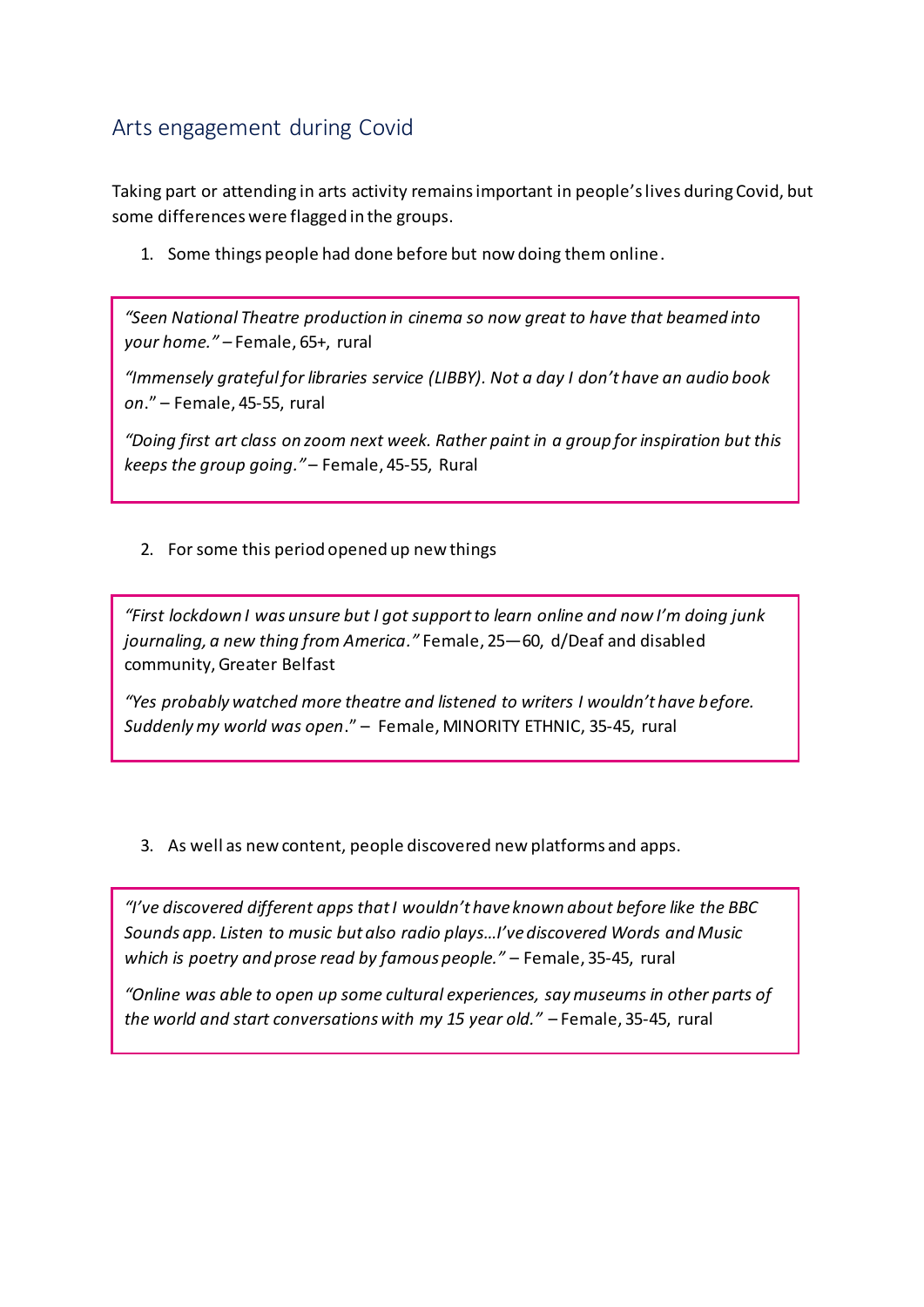Across the groups, people were open to continuing to do some arts and culture activity online but some things to note.

1. Online activity is ok but does not replace live/being in the room.

*"Concerts are a group experience. A group of people experiencing a performance adds another dimension and gives emotional intensity. You get invested and will notice a cough or a phone."* – Female, 45-55, rural

*"(Online) Good for many but I'd rather be part of live venue. Going out to the cinema is different from watching."–* Male, 45-55, rural

2. People could see arts organisations getting better at online activity as time went on and that was appreciated especially in local organisations.

*"People went online and tried to do the same as they would physically and over the year tried to do it more cleverly or differently because the online performance is so different to the onstage performance."* Female from a minority ethnic group, 35-45, rural

*"You can see the evolution. I love the interactive bits when the theatre performers tried to engage the audience online."* – Female from a minority ethnic group, 35-45, rural

3. Across all groups, although there is a definite desire to get back out and among friends and family, people can see that the acceleration of arts activity being available online is a good thing and so they want to have a mix of online and physical experiences in the future.

*Zoom was an experiment but very successful. We had to make a shift. There are definite benefits in keeping a wider group involved. I want to keep the mix." Male, 25-60,*  d/Deaf and disabled community, Greater Belfast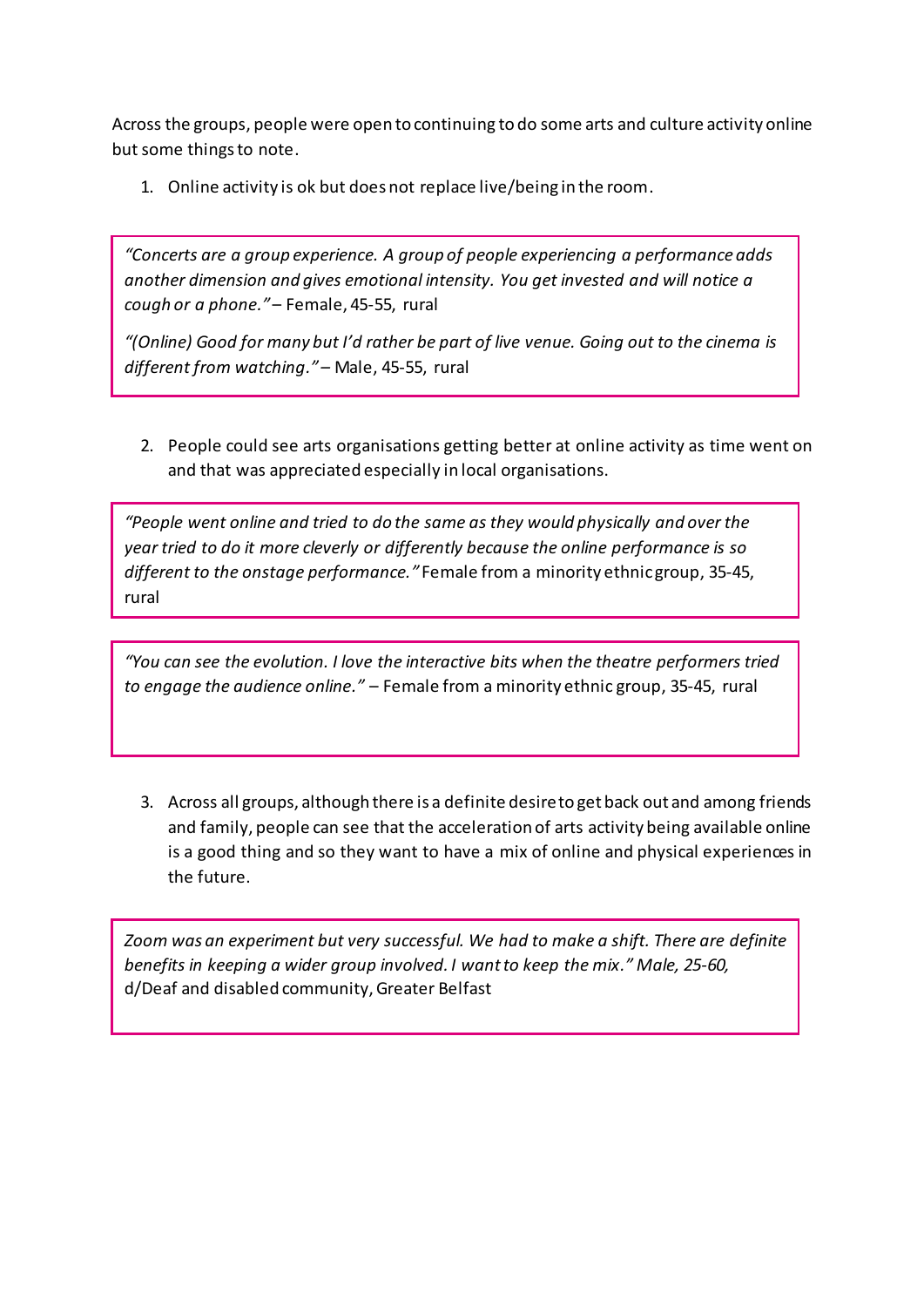# Emerging changes in people's lives

Through the focus group discussions, and in other thrive research, a number of topics kept being referenced which indicates what aspects of life are top-of-mind.

Wellbeing is constantly being referenced. People talked a lot about their mental and physical health and how they have tried to manage this during Covid. They also felt that ongoing management of wellbeing will be a massive issue across NI society in the months to come .

Spending better time with family. Covid restrictions removed some of the things that get in the way of quality family time. Less commuting and a reduction in the need to ferrying children to out of school activities were all mentioned as being replaced by more time spent with immediate family. This was viewed as positive and hoped it would continue.

For some though, work time had increased during Covid and the pressures of home-schooling and caring responsibilities were actually creating less quality family time. For some , a return to a more normal routine was seen as a positive.

For a few in the group this had led to reassessing their priorities and wanting a simpler life as we emerge from lockdown.

*"Covid has shown me it's better to do less…I was doing too much before Covid." –* Female, 55-65, DSCDC

Being outdoors and in nature was called out by most people across the groups. This was important for wellbeing benefits but also seen as a safer place to be rather than indoors, due to the spread of Covid.

This positivity towards outdoor has been echoed in Culture Beyond Covid arts and heritage surveys.

*"If we are not home-schooling we go out for walks and explore the area a bit."* – Female, 35-45 Rural, with kids

*"I will not be rushing back to indoors so important to communicate that the outdoors are safter and reminding people of what outdoor are over indoor going forward." –* Female, 70+, Rural

*"Might be nervous regarding crowds. Interested in outdoor spaces*." – Female, 25-60, d/Deaf and disabled community, Greater Belfast

*"I like National Trust places – Mount Stewart and Rowallane."* – Female, 25-60, Adult with learning disability, Greater Belfast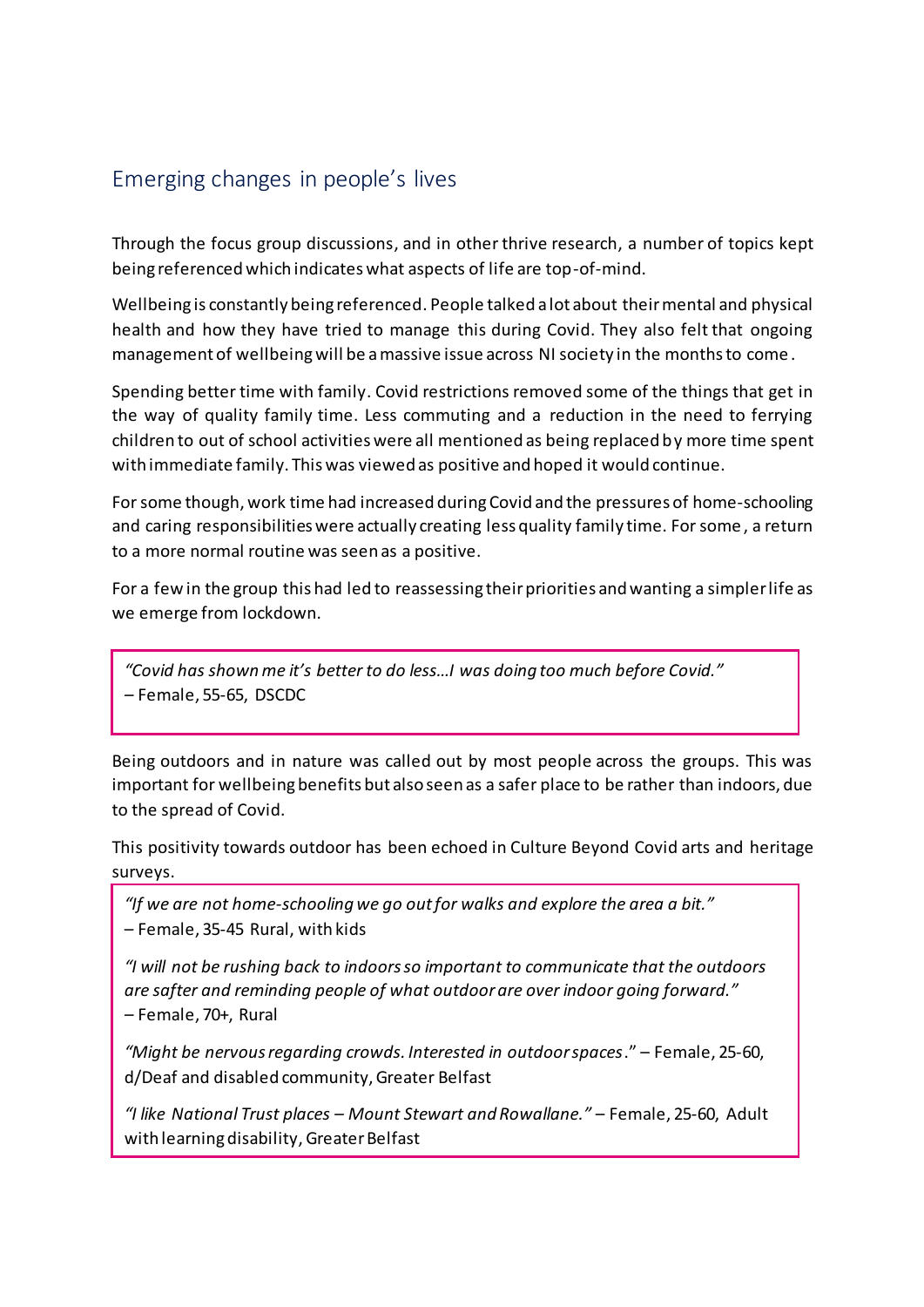Valuing local was also a theme that came up in discussions. Covid restrictions has meant that people have being staying local for essential shopping and exercise. This is seen as a good thing with a new appreciation for local shops, parks and other facilities.

"Covid has limited how far I can go so I'm staying in my immediate area." – Male, 45-55, Rural

A few in the groups mentioned a time when they felt there was more arts activity in their locality and this was most mentioned by those in more rural areas.

*"There is a lack of community arts and crafts. Gone downhill over the years. There was more when I was younger."* Female, 65+, Rural

*"I can't say I was interested so I didn't really look. If its local it might make a difference now and change my interest." Female, -35-45, Rural*

The digital divide was discussed a lot in the more rural groups and the next section looks at digital in a bit more detail.

## Digital – pros and cons

Covid has accelerated both the availability and the uptake of online arts and cultural experience. This will not go back even as Covid restrictions lift and arguably this move to digital experiences needed to happen. However, digital cultural experiences are not the same as physical and shouldn't try to simply replicate what is available in physical spaces. To develop relevant and great digital arts and cultural activity, it is vital to understand how people view digital arts experiences.

There were many positive comments about opening up opportunities to new things and places.

Digital took away some of the barriers around cost, time, travel and access which helps to open up access to some who may have been excluded previously.

Many had gained new digital skills like using Zoom or other platforms and this was seen as a good thing.

*"We had to make a shift and now digital means we can take part in things even if we are not feeling well."* Male, Adult with learning disabilities, 45-55, Greater Belfast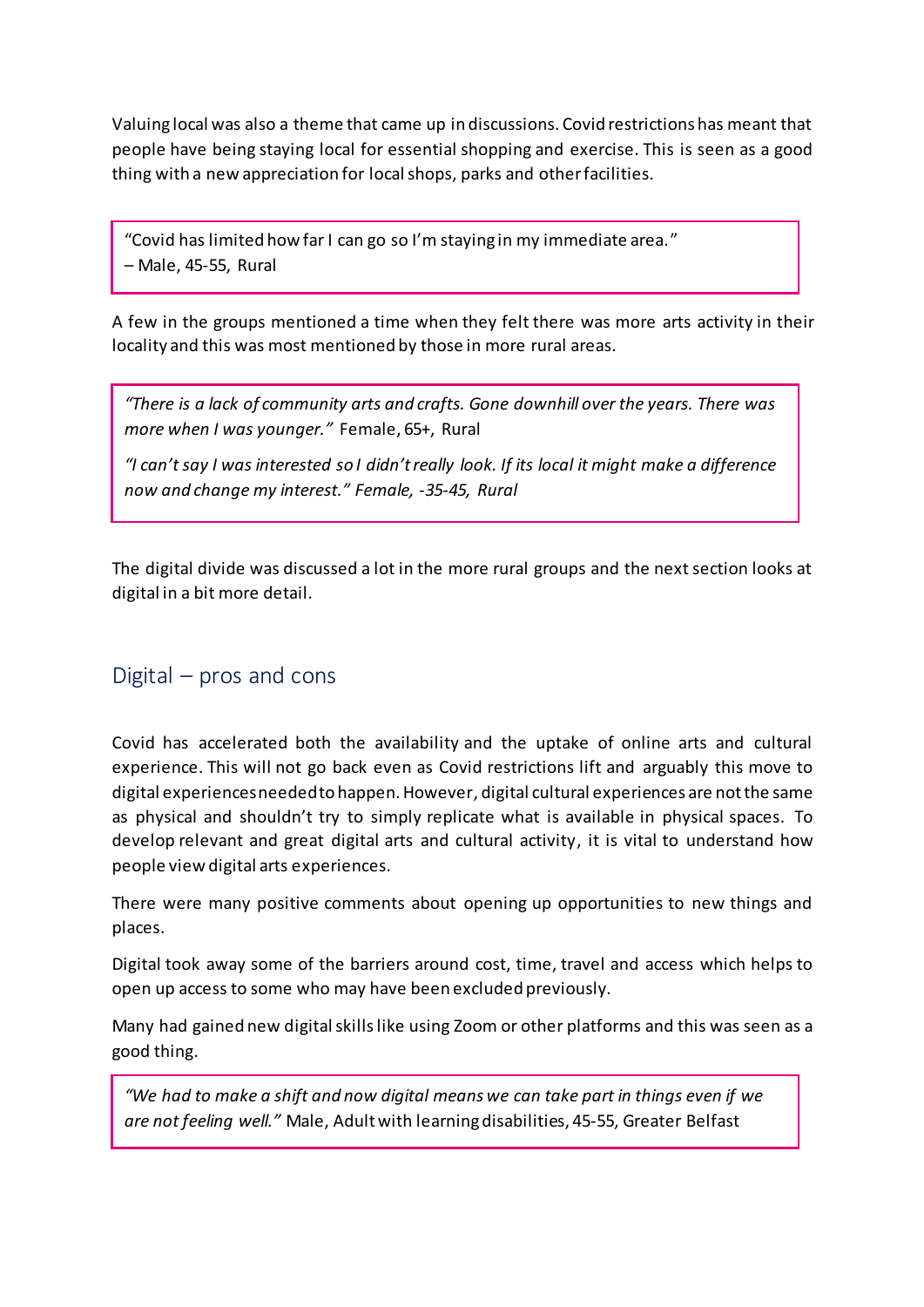For some digital was helping them to keep some of the benefits of arts engagement during lockdown, which was appreciated.

During lockdown people really appreciated the availability of arts online and it did help, at the very least, to pass the time.

People recognised that this online shift gave them the opportunity to look at arts internationally but also avail of local NI arts too when they couldn't attend local activity.

While there were many positives, the groups also saw the flip side to digital arts experiences.

Most felt it was hard to create the same vibe as actually being somewhere live. It just is not the same as attending a play, concert or even art class online as it is in-person.

Online experiences offer different benefits to when you are in the room with the artist and other members of the public.

*"Watched Lyric shows at Xmas as Xmas is strange without a panto. Like to see these things online but want to go back to Grand Opera House too."* Male, 25-60, d/Deaf and disabled community, Greater Belfast

Some access issues still exist as audio description, clarity of information on websites and relevance of the event are still not as prevalent as they need to be for everyone to have access of opportunity. There was a concern that in the rush to get arts activity online, some organisations had forgotten the need to think about access beyond the physical.

*"Having a basis in online and live is a way forward for people with disabilities or other access issues." Male, 25-60, Greater Belfast*

Digital exclusion was a big hurdle especially for those living in rural areas. This was probably seen as the number 1 issue for people in certain parts of NI. We know that access to broadband across particular regions is still a problem which the government is trying to fix.

*"Real treat to see theatre online and not be tired coming back from a trip to Belfast but broadband was a huge issue. Lots of freezing and dropping off."* – Female, 60+, Rural

While digital arts activity kept some of the overall benefits of the arts going, it misses other benefits like social interaction, doing something special and getting out of the house.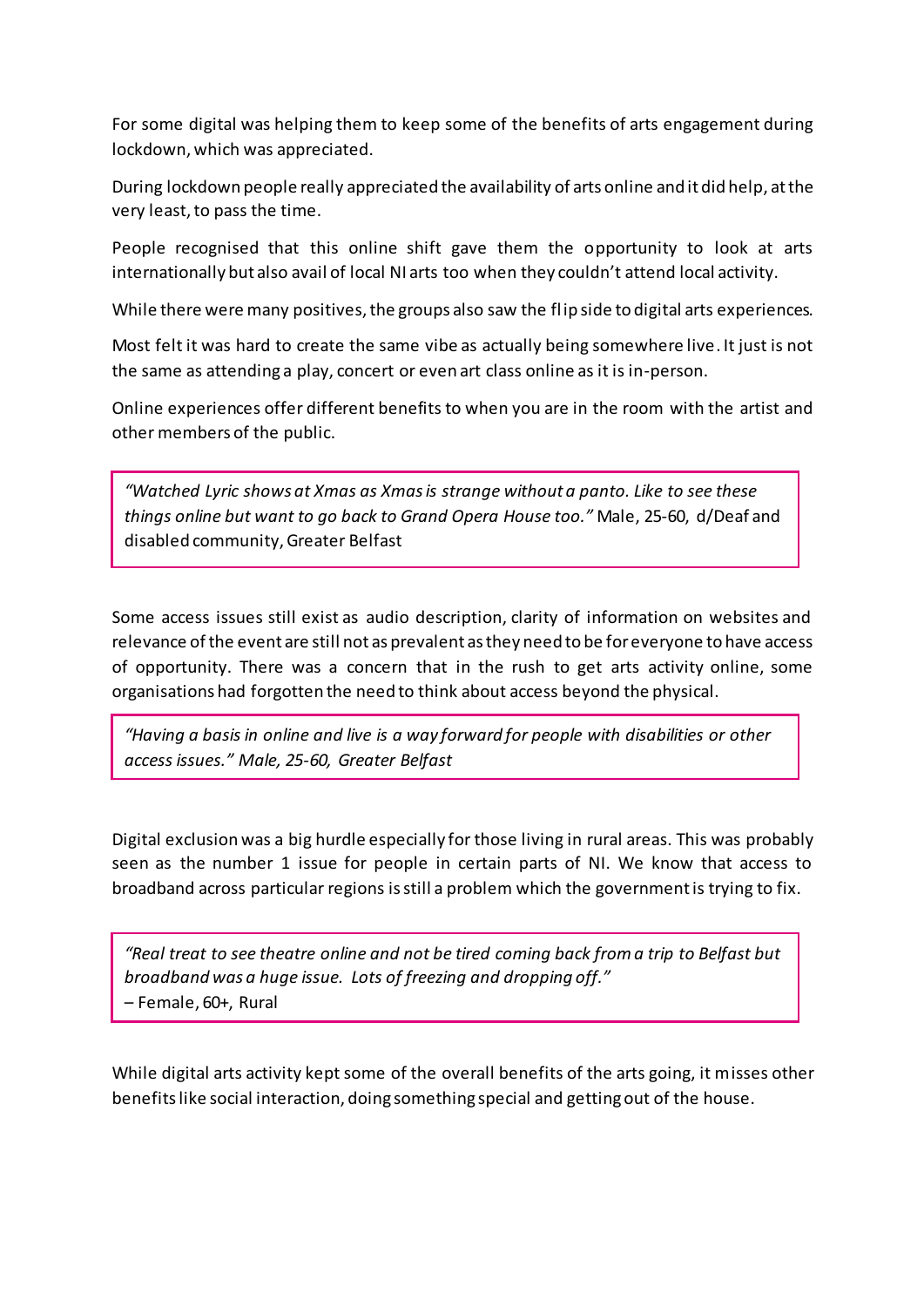*"We're a hands-on family and like experiential learning and we have missed that."* – Female 35-45, rural with kids

Screen fatigue was also referenced as now setting in, especially in the current lockdown.

*"By the time I've done my Men's Shed newsletter and emails, I want to do something that doesn't involve a screen."* – Male, 65+, rural

After the initial rush driven by the novelty factor, people are now making more discerning choices about what is available online. As online simply becomes another 'stage' or space for arts activity, people will choose that activity based on their needs and motivations, not just because it's there.

# Outdoors – the 'winner' coming out of Covid

As well as digital, the outdoors came up a lot in these groups. Many arts organisations have already used outdoor spaces to deliver activity and there are moves in other sectors like hospitality to make more use of outdoor – as the government's path out of lockdown uses outdoor to allow meeting up earlier than indoor activity restarting.

Across these groups and research carried out by thrive for National Lottery Heritage Fund, there is a recognition of and appreciation for outdoors and nature.

*"My garden was my saviour."* – Female, 65+, Derry/Londonderry

*Going for walks and recording birdsong is something I've loved doing*." Female, 25-60, d/Deaf and disabled community, Greater Belfast

People want to continue the benefits of outdoor post-Covid.

*"Covid and lockdown have really changed my perspective on family activities. Being outside and exercising have such a positive effect on mental health and it's lovely to have a place to go to and spend the whole day exploring when you're spending a lot more time at home than usual."* Female, 35-45, rural

As well as the wellbeing benefits of outdoor, Covid safety issues are also at play.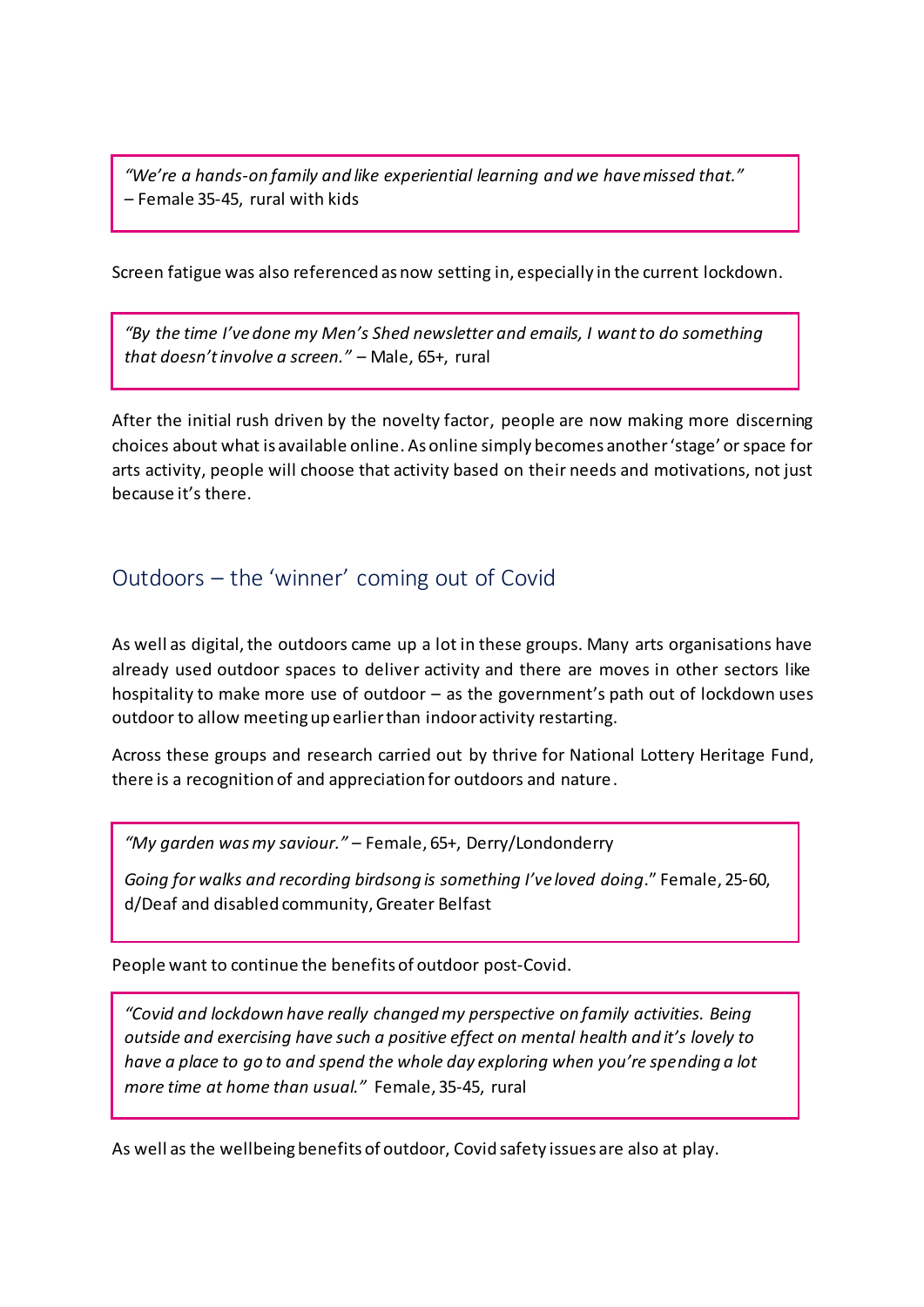*"I will not be rushing back to indoors so important to communicate that the outdoors are safter and reminding people of what outdoors available are over indoor going forward."* – Female, 65+, Greater Belfast

# Looking at both digital and outdoors, it is important to remember that the experience matters more than the platform.

As was the case before Covid, people will choose what arts activity they wish to attend or participate in according to their needs and motivations. As life opens up, their choice of activity and **where** that activity is will change. But what will not change is the importance of understanding people's needs and motivations to shape arts activity, where that activity is presented and how it is communicated, alongside Covid safety measures which will remain important for many months to come.

# Chill factors

The things that got in the way of people accessing the arts before Covid still exist now. These are ongoing challenges for the arts sector and its stakeholders to minimise these chill factors where possible. However as was always the case, some are beyond the gift of the sector.

#### Cost

Cost is always mentioned but as previousstudies have shown value is the key word here. If people perceive something is of value to them they are happy to pay, even a premium price. With foreign holidays unlikely this year, people will spend their holiday money at home and will want good experiences. However, Covid has negatively impacted many people's finances through redundancy and disposable income may be under pressure in the months to come.

#### **Travel**

The issue of better public transport continues to be a factor especially in rural areas. Getting to Belfast or Londonderry to avail of arts activity is seen as difficult due to timetabling, costly and, for some, exhausting. This challenge is beyond the gift of arts organisations but giving as much information as possible to people when they are looking for information will at least help.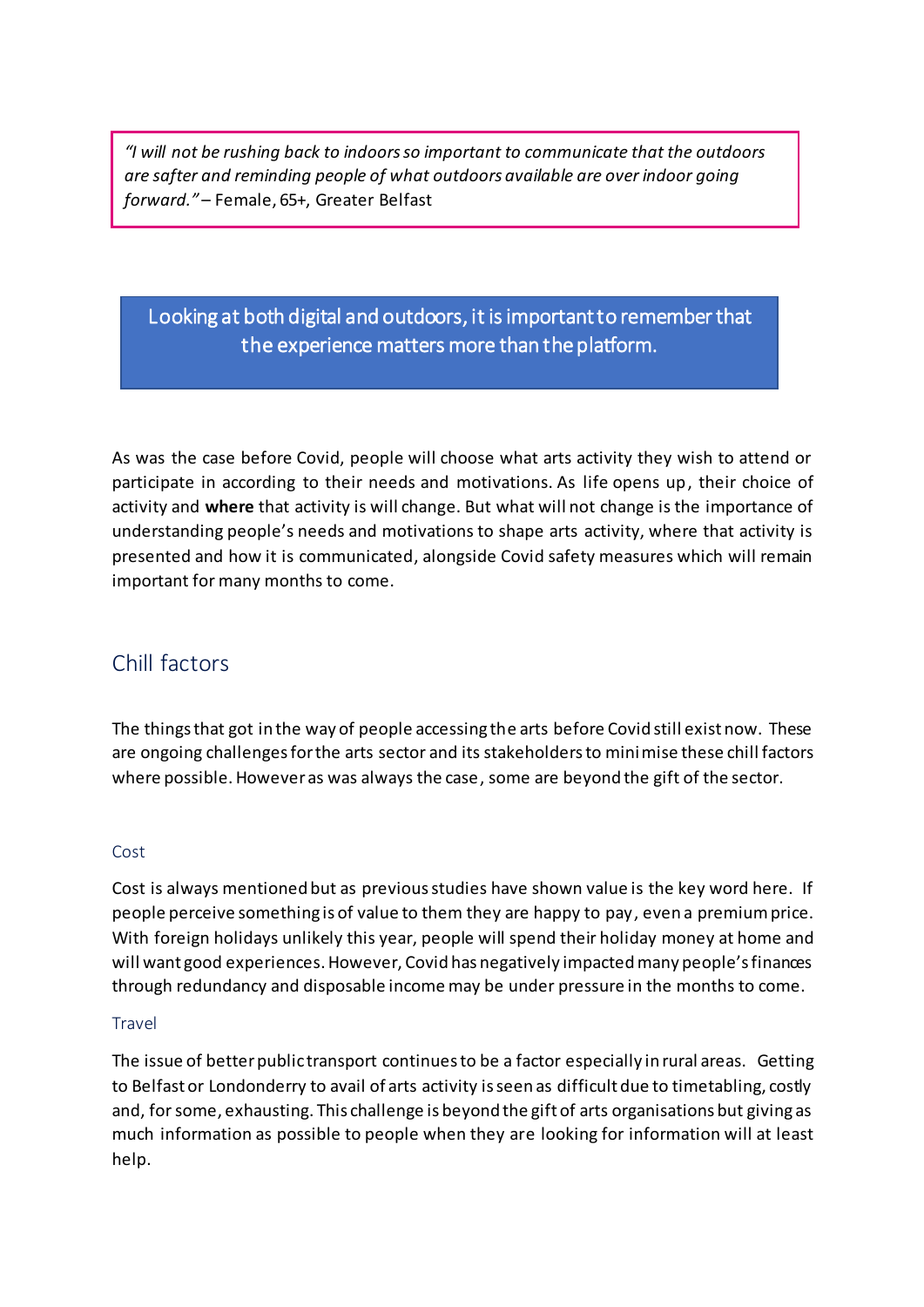#### Access

Access covers a wide range of areas from physical access to cultural spaces to more social access in terms of how people are treated when they come to arts activity. Online access is also a massive issue and before Covid. The fact that if you had physical access needs you would struggle to find the information you needed on arts organisation websites, and be unlikely to simply book a ticket, had been highlighted in a number of pieces of work. This deepening and widening of access must be a priority.

*City Council had chairs and tables outside. It was beyond the pale for wheelchair access." Parent of adult from d/Deaf and disabled community, Greater Belfast*

#### Information

The groups all said that they struggle to get information on what's available in different areas. In addition they said that information about Covid measures would be essential in helping them to make choices about what arts activity to engage with. The need for clear and consistent communication has come up across all of thrive's research this year and should be a priority for all arts organisations even more so than before Covid.

*For smaller recitals and craft shows you really have to dig around to find out what's going on." Male, 35-60, Rural*

#### Interest – some people say they just aren't interested

While most people in the groups did some level of activity, some did not and had really very little interest in starting arts activity. For others, while online experiences had opened up some new art forms, they will stick with what they know and like.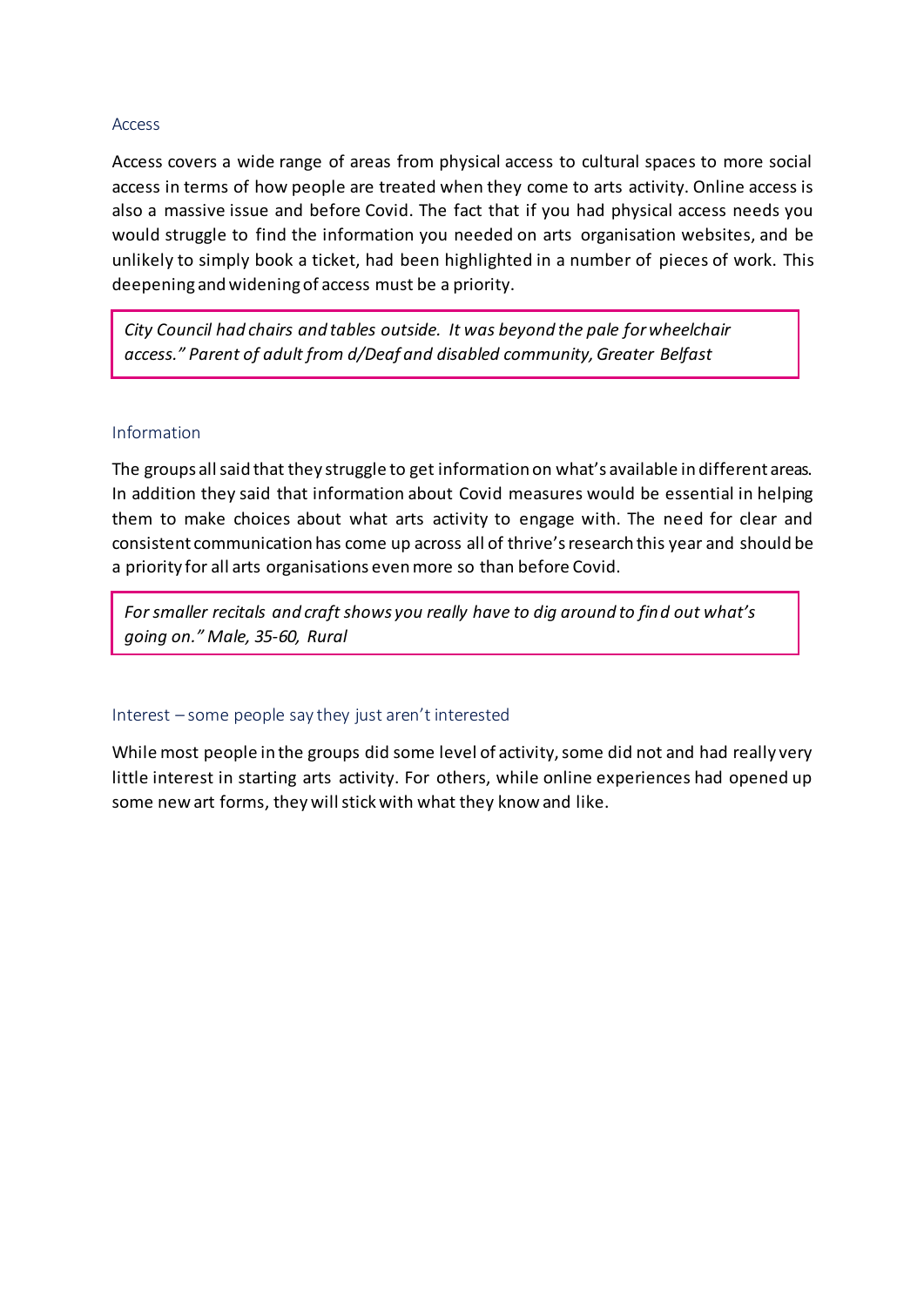# Solutions and opportunities coming from changes and emerging needs

#### Mix of experiences that meet needs

It cannot be stated often enough that people will choose their arts engagement activity based on their needs. Covid has changed what people need and that will develop as society moves through the next 12-18 months and the impacts of Covid on people'slives is revealed further.

Arts organisations need to understand these changing needs and shape their offer with that understanding in mind.

Great experiences are what people want and that might simply be some fun with friends or a chance to process and heal after a very traumatic period. Whether that activity is in cultural spaces, community places, outdoors, indoors, or online, is less important than whether it meets the needs people have.

#### Wellbeing

There is no doubt that wellbeing is the main thing talked about by people at this time. The evidence is clear that arts activity makes a huge contribution to wellbeing and how this rolls out over the next year will be essential for arts to remain relevant and plays its full role in the recovery of NI.

#### Local important

While the world has in some ways opened up through online, local is an increasingly important theme. Travel will remain limited and so the availability of great experiences near to where people live will be essential.

#### Connection and family

People have missed other people. For some who have been shielding, and even those who have been working from home, the loss of social connections has been huge. As restrictions ease, people want to come together again in shared experiences.

#### Fun

For many in the groups the last 12 months has been hard and fun is in short supply. People are looking forward to having a good time, laughing and talking to friends and family. The arts can provide fun and should reflect on this need going forward.

#### Open to new things

Covid has meant that people have opened themselves up to new things – including what arts activity they engaged with and how they engaged. This is positive but as life reopens it will be vital to communicate the benefits of these new experiences to embed them further. Arts organisations need to think about the benefits rather than the functions to ensure new experiences remain part of what people access.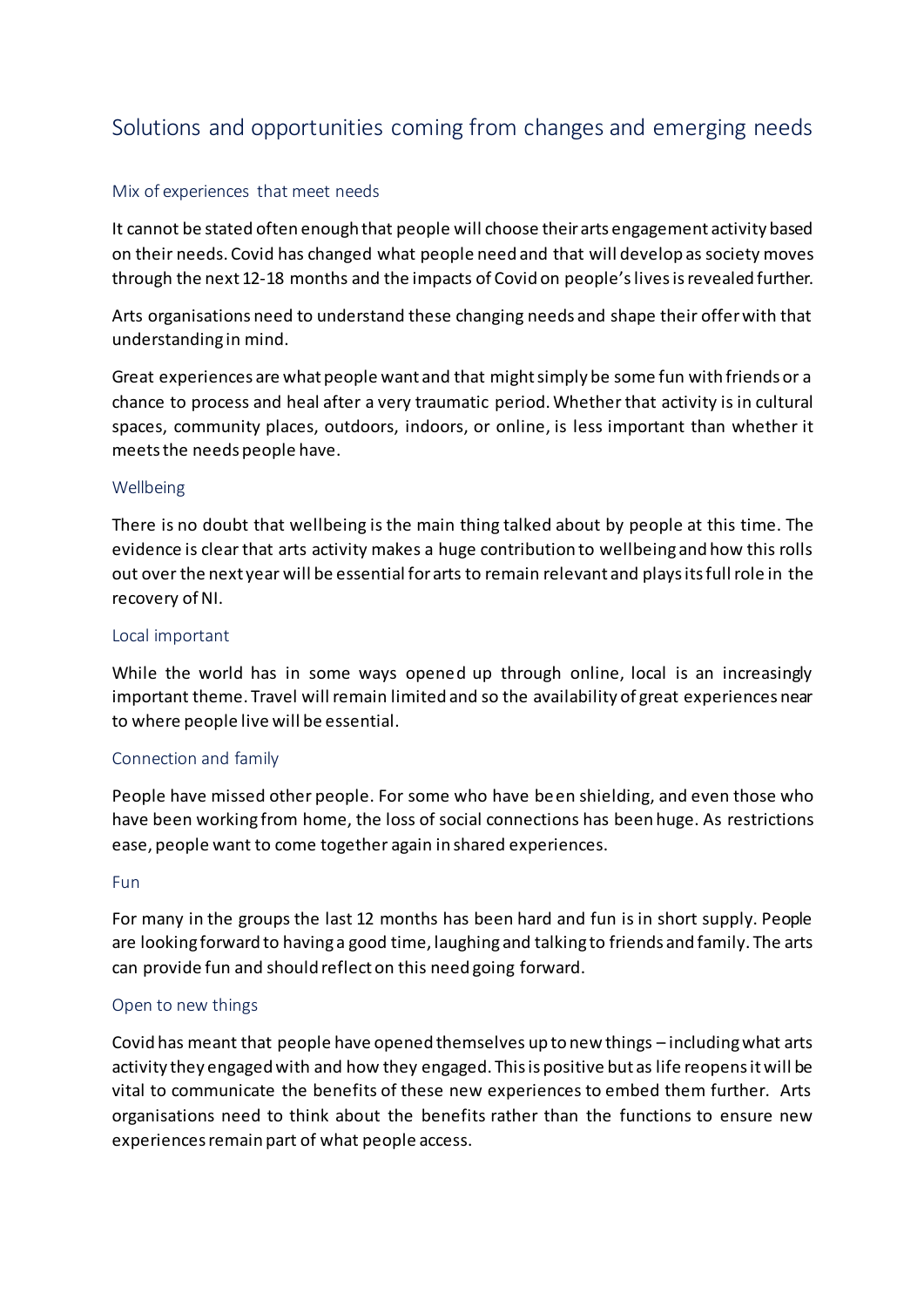#### Skills development

Many in these groups agreed that their level of skill in all things online had increased. For some that required support and for others it was about being self-taught. Is there a role for arts organisationsto help people feel comfortable online by offering simple guides to enjoying Zoom theatre or how to make the most out of art packs delivered to people's doors? There are examples of this work across NI and this should be shared to encourage best practice.

## Conclusion

- Covid has impacted on what arts activity is available and how that activity has been accessed.
- People have continued to access arts activity in the ways that work for them and for some this has been new activity that the didn't know about and/or couldn't have accessed so easily before.
- Online and live experiences are seen as different and provide different benefits.
- The ideal is a mix of both online and live arts experiences for attending and participating in arts activity.
- Access in all its forms is not simply eradicated by going online.
- Outdoor offers 'safer' spaces especially initially post lockdown.
- Barriers still need work to ensure opportunities to engage are more readily available.
- Key to minimising those barriersis understanding what people lives are like and what role arts activity can have in those lives.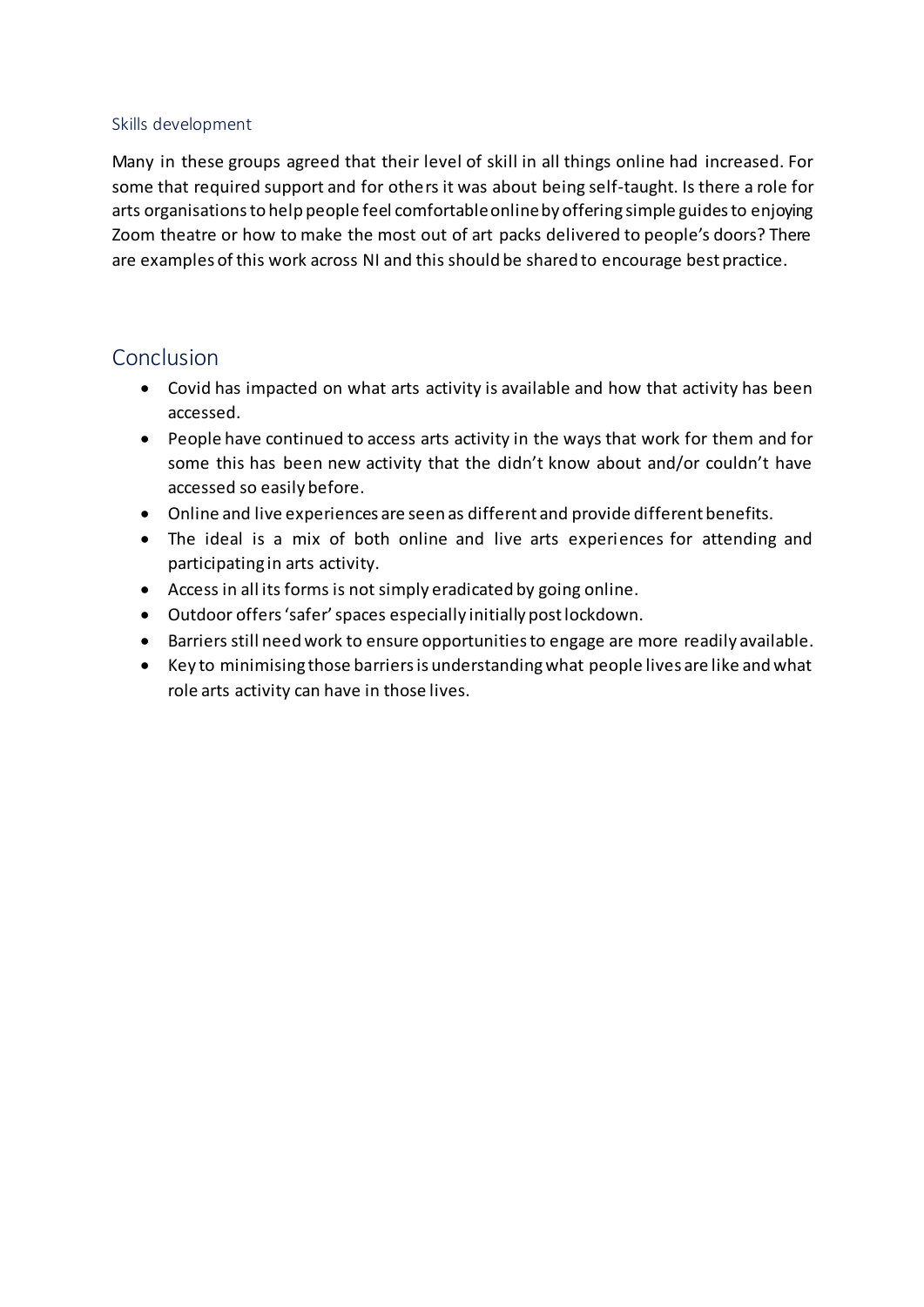| Items included in cultural participation                                                                                                                                                                                                                                                                                                                                                                                                                                                                                                                                                                                                                                                                                                                                                                                                                                                                                                                                                                                                                                 | Items included in cultural attendance                                                                                                                                                                                                                                                                                                                                                                                                                                                                                                                                                                                                                                                                                                                                                                                                                                                                                                                                                                                                                                                                                                                                                                                                                              |
|--------------------------------------------------------------------------------------------------------------------------------------------------------------------------------------------------------------------------------------------------------------------------------------------------------------------------------------------------------------------------------------------------------------------------------------------------------------------------------------------------------------------------------------------------------------------------------------------------------------------------------------------------------------------------------------------------------------------------------------------------------------------------------------------------------------------------------------------------------------------------------------------------------------------------------------------------------------------------------------------------------------------------------------------------------------------------|--------------------------------------------------------------------------------------------------------------------------------------------------------------------------------------------------------------------------------------------------------------------------------------------------------------------------------------------------------------------------------------------------------------------------------------------------------------------------------------------------------------------------------------------------------------------------------------------------------------------------------------------------------------------------------------------------------------------------------------------------------------------------------------------------------------------------------------------------------------------------------------------------------------------------------------------------------------------------------------------------------------------------------------------------------------------------------------------------------------------------------------------------------------------------------------------------------------------------------------------------------------------|
| Played a musical instrument<br>$\bullet$<br>Sang alone<br>٠<br>Sang in a group with others<br>٠<br>Acted or sang in an opera<br>٠<br>Acted or sang in musical theatre<br>٠<br>Written songs or composed music<br>$\bullet$<br>Participated<br>in<br>heritage<br>a<br>$\bullet$<br>or<br>conservation project or group<br>Engaged in traditional building skills<br>$\bullet$<br>Acted in a play/drama<br>٠<br>Written plays<br>$\bullet$<br>Danced<br>$\bullet$<br>Recited poetry, folklore or storytelling<br>٠<br>Participated in a book club or group<br>٠<br>Written stories, poetry or comics<br>$\bullet$<br>Read books or ebooks<br>$\bullet$<br>Read out loud to children<br>$\bullet$<br>Read out loud to adults<br>$\bullet$<br>Painting, drawing, printmaking<br>$\bullet$<br>or<br>sculpture<br>Photography (not selfies, family or<br>٠<br>holiday snaps)<br>Created a game, digital animation, or<br>٠<br>built a world within a game<br>Textile crafts<br>٠<br>Wood crafts<br>$\bullet$<br>Other crafts<br>$\bullet$<br>Made films or videos<br>$\bullet$ | Musical<br>$\bullet$<br>Opera<br>٠<br>Classical music<br>Rock or pop music<br>$\bullet$<br>Country music<br>$\bullet$<br>Jazz or blues music<br>Folk, traditional or world music<br>٠<br><b>Band events</b><br>$\bullet$<br>Techno or electronic music<br>$\bullet$<br>Any National Trust property in the UK<br>٠<br>Any heritage property managed by<br>$\bullet$<br>the Irish State<br>A national park or nature reserve<br>٠<br>A historical or heritage exhibition in a<br>$\bullet$<br>museum<br>A historical or heritage exhibition in a<br>٠<br>different venue<br>Any other historic or heritage site<br>٠<br>A heritage fieldtrip, walk or walking<br>٠<br>tour<br>Any public archives<br>$\bullet$<br>Play or drama<br>٠<br>Pantomime<br>$\bullet$<br>Live screening in a cinema or venue<br>$\bullet$<br>Live screening at home or in private<br>٠<br>Watching a documentary, foreign<br>$\bullet$<br>language or arthouse film<br><b>Ballet</b><br>Folk, traditional or world dance<br>Other dance event<br>Carnival or parade<br>Big outdoor event or spectacle<br>Literary event<br>An exhibition or collection of art,<br>photography, video, sculpture, or<br>other visual art<br>An exhibition of textiles, pottery,<br>jewellery or other crafts |

# Appendix 1 – Definition from North West Baseline cultural engagement survey

Attendance OR Participation = Engagement

Thrive can provide additional cuts of the baseline data on request.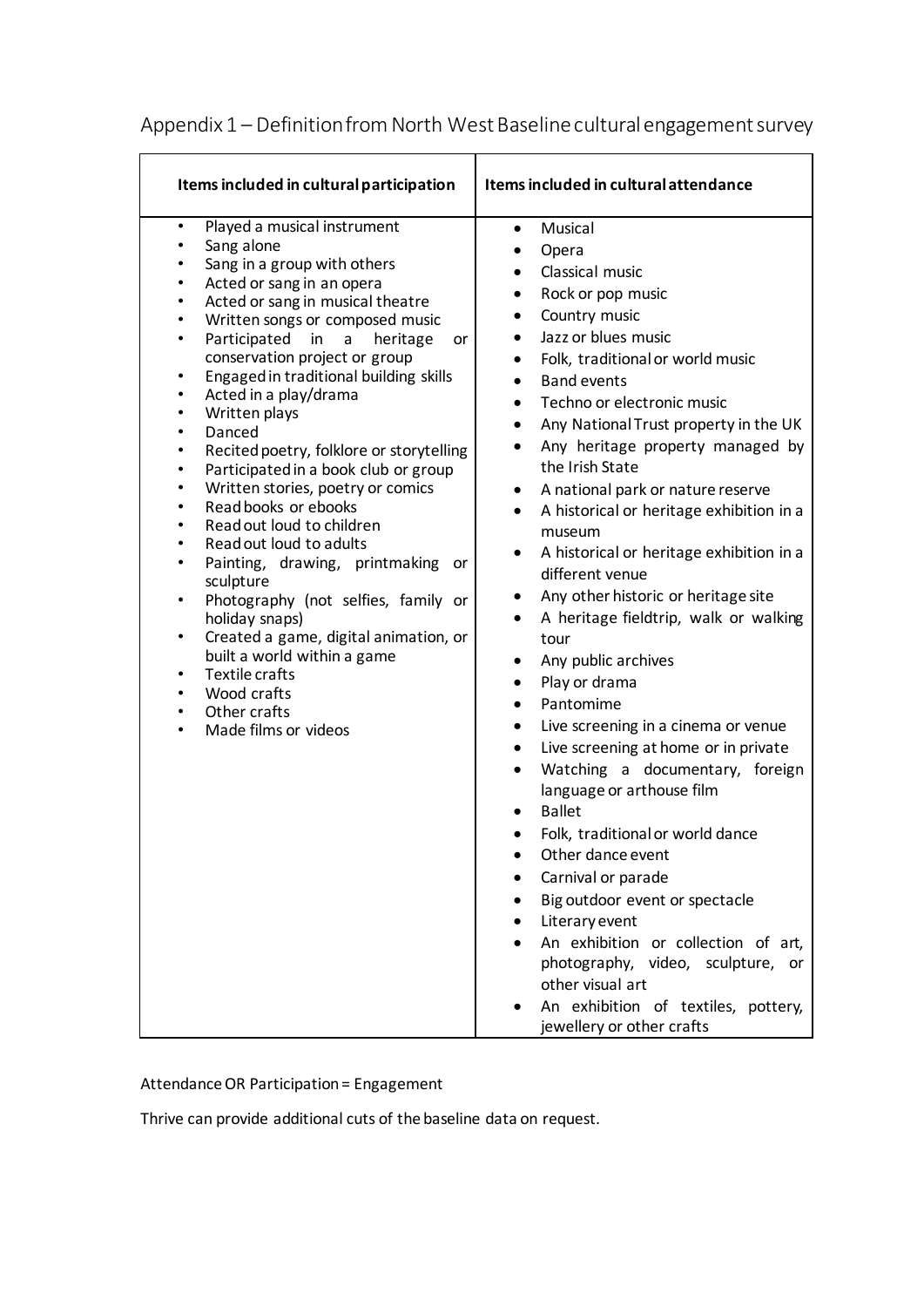Appendix 2: Selection of some additional verbatims from the groups.

#### Barriers/Chill factors:

*No central point (for information). Each area has its own site. For small recitals, craft show you really have to dig to find out information*. Male, Rural

*I feel there is a lack of community arts and crafts. Back to my upbringing and experience of arts through school, youth organisations, things like that. I just don't think young people are getting that now and if you don't have that when you are young what interest would you have in going to theatre*. Female, 45-54, Garvagh

#### Online experiences

*Went to Belfast Children's Festival last year and loved it. Kinda looking forward to it online but don't think it will be the same. Might be wrong. NI Science Festival was online but we enjoyed a lot of that*. Female, 35-45, rural

*Part of the experience is leaving the house so could live events be streamed to cinemas or community centres so you could have a drink and meet people. I would watch in my living room but it's not the same. Experience is all part of it*. Male, 35-60, Rural

#### Missing during lockdown

*Before (lockdown) I was looking into classes, acting and music, for my son and that's what I miss most for him.* Female from a minority ethnic group, 35-45, rural

*All galleries are closed and we would have gone to openings. I miss all that activity and not getting the opportunity to see different perspectives.* Female, 55-65, DSCDC

#### Coming back to arts activity

*Keen to go to more relaxed performances like in cinemas*. Male, 35-45, d/Deaf and disabled community, Greater Belfast

*I welcome the opportunity to go back and support the arts because they've had it tough. Nervous about indoor. More comfortable outdoor*. Female, 55-65, DSCDC

*Vaccine roll out will help. Keen to get back in.* Male, 35-60, Rural